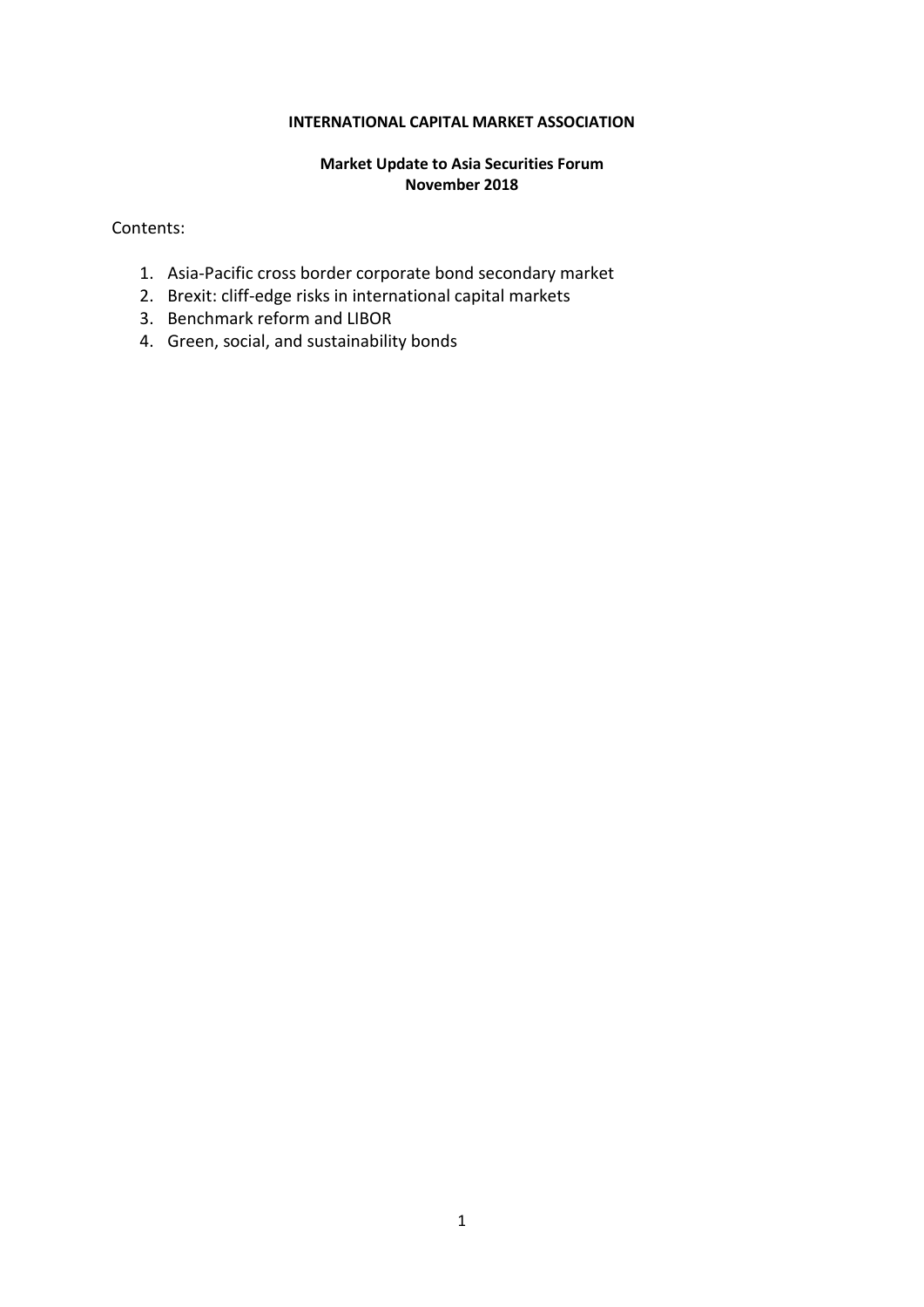# **THE ASIA-PACIFIC CROSS BORDER CORPORATE BOND SECONDARY MARKET**

In recent years, secondary bond markets have undergone significant change, with post-crisis regulatory reforms, extraordinary monetary policy, and new technologies and innovation impacting market dynamics and reshaping market structures. ICMA, though the Secondary Market Practices Committee (SMPC), has been actively engaged with its members in monitoring market evolution, particularly with respect to the European investment grade corporate bond market. The SMPC has published two reports on the state and evolution of the European corporate bond market  $(2014<sup>1</sup>$ and 2016)<sup>2</sup>, as well as reports on the European credit repo market (2017)<sup>3</sup> and the European single name credit default swap market (2018).<sup>4</sup> These reports are intended to provide market participants, regulators, policy makers, and other stakeholders with a deeper understanding of evolving market structure, and the dynamics shaping market quality and liquidity, as well as identifying potential risks for market efficiency and resilience.

During this time, ICMA has also expanded its work in the Asia-Pacific (APAC) region, significantly increasing its membership, creating an Asia-Pacific Regional Committee of members, as well as working collaboratively with a range of regional associations to promote the development of regulatory and market best practice initiatives. As part of its remit and commitment to serving its APAC members, and given that many of the current themes in the European markets have potential relevance in APAC as well, it was felt that a report on the state and evolution of the cross-border APAC secondary bond markets would be a valuable contribution to ICMA's members and partners, complementing ICMA's work on European credit markets and leveraging ICMA's international expertise in this field.

The [report on the state and evolution of the Asia-Pacific cross border corporate bond secondary](https://lilo.us11.list-manage.com/track/click?u=b205184c508371a5b962c65f8&id=dead5c2c37&e=afb64ed6c0)  [market](https://lilo.us11.list-manage.com/track/click?u=b205184c508371a5b962c65f8&id=dead5c2c37&e=afb64ed6c0) is available on ICMA's website. Key findings include:

- The research points to the rapid rise in issuance and the size of the G3 (in particular US\$) corporate bond market since around 2010-11, and which has accelerated further in the past two years, driven primarily by Chinese financial and non-financial issuers coming to the market. From 2011 to 2017, annual G3 APAC corporate issuance has more than trebled to over US\$930bn, with Chinese names accounting for more than 40% of total issuance in 2017, compared with less than 20% in 2011.
- A number of participants pointed to what one dubbed the 'Asia-fication' of the APAC markets, with regional investment funds and life insurers beginning to dominate buy-side flows in G3 credit. Again, China is a large part of the story, with a spate of Chinese investment firms and securities companies opening offshore offices (primarily in Hong Kong).
- The interviews paint a mixed picture with respect to secondary market liquidity. Many participants suggest that, in general, liquidity for IG G3 corporates tends to be relatively good, although this is very much a function of the underlying issue size. Some also suggest that this has improved in the past two-to-three years. However, other respondents state that while bid-side liquidity is generally good, offer-side liquidity is much thinner, and that it is usually difficult to find offers in decent size clips. Some also note that relative to the

<sup>3</sup> ICMA, 2017[, The European Credit Repo Market: The cornerstone of corporate bond market liquidity](https://www.icmagroup.org/assets/documents/Regulatory/Repo/The-European-Credit-Repo-Market-June-2017-190917.pdf)

**.** 

<sup>&</sup>lt;sup>1</sup> ICMA, 2014, The current state and future evolution of the European investment grade corporate bond [secondary market: perspectives from the market](https://www.icmagroup.org/assets/documents/Regulatory/Secondary-markets/The-state-of-the-European-investment-grade-corporate-bond-secondary-market_ICMA-SMPC_Report-251114-Final3.pdf)

<sup>&</sup>lt;sup>2</sup> ICMA, 2016, Remaking the corporate bond market: ICMA's 2nd study into the state and evolution of the [European investment grade corporate bond secondary market](https://www.icmagroup.org/assets/documents/Regulatory/Secondary-markets/Remaking-the-Corporate-Bond-Market-250716.pdf)

<sup>&</sup>lt;sup>4</sup> ICMA, 2018[, The European Corporate Single Name Credit Default Swap Market](https://www.icmagroup.org/assets/documents/Regulatory/Secondary-markets/The-European-Corporate-Single-Name-Credit-Default-Swap-Market-250518.pdf)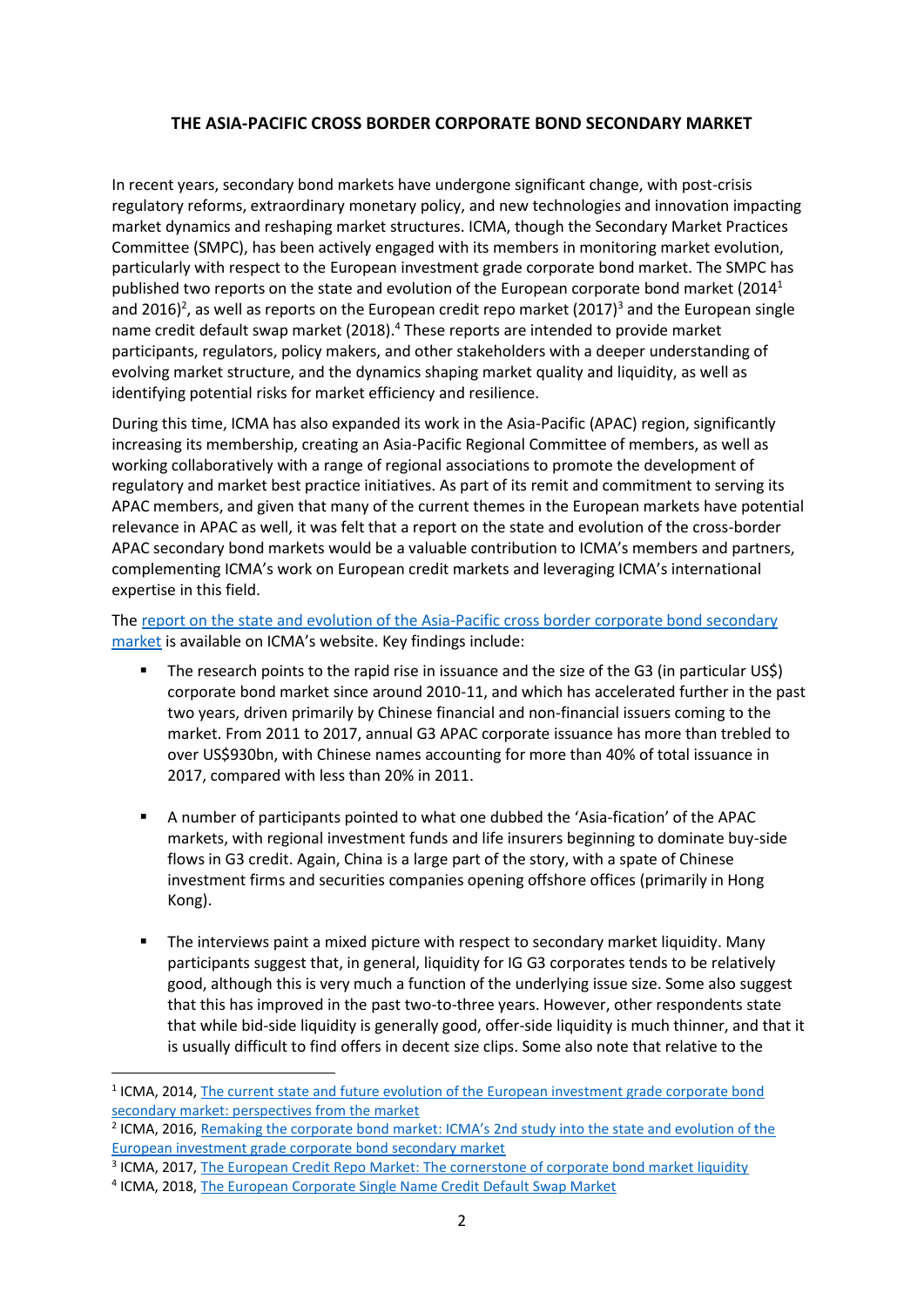increase in overall G3 corporate issuance and outstandings, secondary market trading volumes have lagged.

- A common topic raised by both sell-side and buy-side firms is the lack of development in underlying repo and securities lending markets for APAC G3 credit. To a large extent this seems to limit secondary market growth and activity. Participants explain that many regional investors do not lend their holdings back into the market, and that supply is largely contingent on hedge funds and international real money investors.
- Respondents report that there is generally little interest from investors in corporate SN-CDS, either as a hedging instrument or an alternative investment vehicle, particularly with the diminution of hedge fund involvement in the regional market.
- **■** In terms of regulatory impacts, these are mostly imported from US and European regulation. Basel III has put pressure on the balance sheets and trading books of international banks, as has the Volcker Rule, while MiFID II/R is being 'globalized' by a number of European and international investment firms. Perhaps more significantly, regional regulators appear to be watching the impacts of MiFID with a view to introducing their own regulatory initiatives around transparency and best execution.
- While in many respects the Asia region leads the US and Europe in terms of financial technological innovation and adoption, the interviews, for the most part, point to a relatively slow uptake of trading platforms in the cross-border bond markets. The major global incumbent platforms also tend to lead in the APAC markets, with a handful of international and regional platforms carving out geographical and product niches. However, overall levels of e-trading, at least anecdotally, appear to be low compared to the US and Europe.
- The internationalization of LCY markets in the APAC region is of key interest to interviewees, in particular the opening up of the CNY domestic corporate bond market. While there remain a number of barriers to entry, in particular concerns around the transparency of issuers' balance sheets, the absence of reliable credit ratings, and uncertainty around Chinese bankruptcy and tax law, the general view is that international inflows into the CNY bond markets are set to accelerate.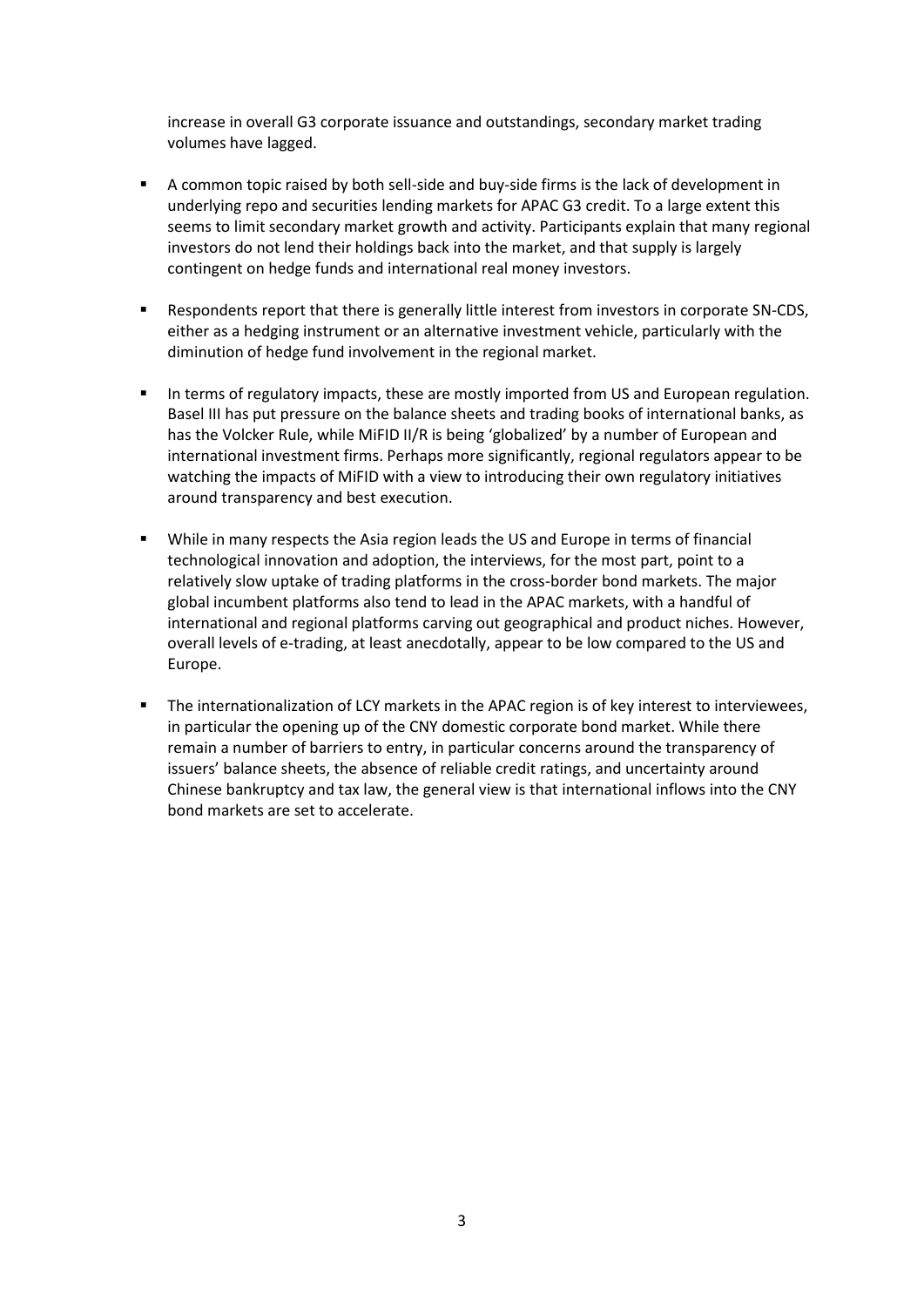### **BREXIT: CLIFF-EDGE RISKS IN INTERNATIONAL CAPITAL MARKETS**

#### **Cliff-edge risks: background**

Given that the UK is proposing to leave the EU Single Market for financial services when it leaves the EU, cliff-edge risks in international capital markets will arise when passporting rights between the EU27<sup>5</sup> and the UK cease. Passporting rights allow firms authorised in one EU Member State to provide services in other EU Member States without requiring authorisation or supervision from the local regulator.<sup>6</sup> The European Commission explains the loss of passporting rights as follows: "Many operators, including from third countries, have established themselves in the UK and operate in the rest of the Single Market based on the passporting rights enshrined in the EU financial services legislation. These passporting rights will cease to exist after withdrawal. This means that the provision of financial services from the UK to EU27 will be regulated by the third country regimes in EU law and in the national legal frameworks of the respective Member State of the EU customers. There will be no Single Market access."<sup>7</sup>

#### When will cliff-edge risks arise?

- Cliff-edge risks will arise most immediately if the UK leaves the EU without an agreement on Brexit on 29 March 2019.
- If there is an EU27/UK withdrawal agreement, as a result of which passporting rights continue during a transition period<sup>8</sup> after Brexit, cliff-edge risks will still arise if there is no EU27/UK trade agreement at the end of the transition period at the end of 2020, unless the transition period is extended.
- And, even if there is an EU27/UK trade agreement, there will be cliff-edge risks if the agreement does not preserve existing passporting rights.

## **Ways of avoiding cliff-edge risks in general**

International capital market firms have known for some time that they need to prepare for the risks of a cliff edge on Brexit. The question is: what is the best way of avoiding cliff-edge risks? The UK originally proposed to the EU27 that there should be mutual market access when passporting rights cease. This would have involved mutual recognition of each other's regulatory standards, taking into account that EU27 and UK regulatory standards will be the same at the outset. Under this approach, the EU27 and the UK would have recognised each other's regulatory standards, so long as they were consistent with equivalent regulatory outcomes, which would have been agreed in advance; and

**<sup>.</sup>** <sup>5</sup> And the rest of the European Economic Area (EEA) which also includes Norway, Iceland and Liechtenstein. The British Government has so far ruled out remaining within the EU Single Market by joining the EEA.

<sup>&</sup>lt;sup>6</sup> HM Government: *Banking, Insurance and Other Financial Services if here's No Brexit Deal, 23 August 2018.* 

<sup>7</sup> European Commission: *Preparing for the Withdrawal of the UK from the EU on 30 March 2019:*  Communication, 19 July 2018.

<sup>&</sup>lt;sup>8</sup> The British Government refers to the transition period after Brexit as an "implementation period". The main change during the transition period after Brexit is that the UK will no longer have any say over new EU regulatory standards.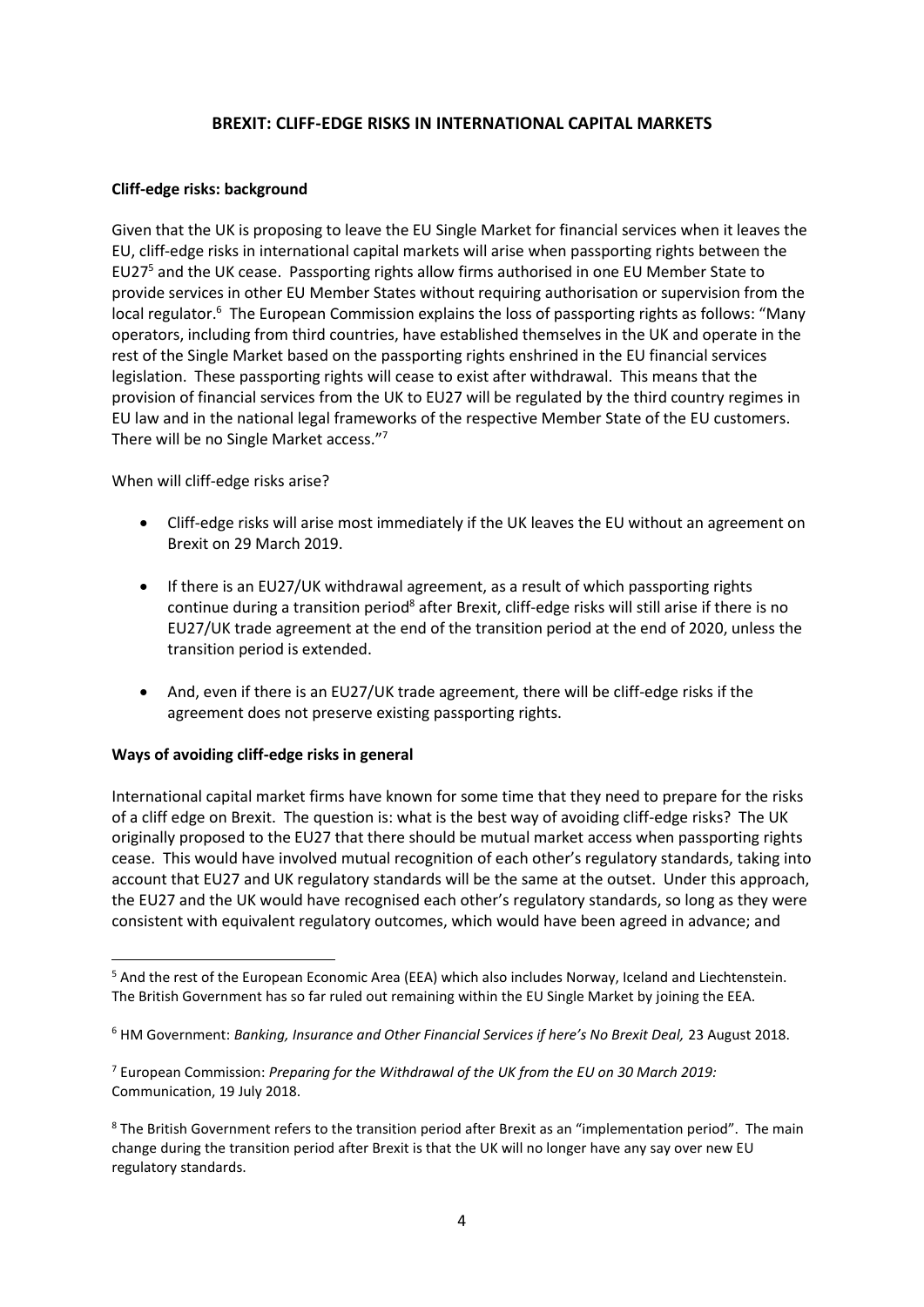there would have been an agreed mechanism for resolving disputes. But this approach was rejected by the EU27, on the grounds that the EU27 needs to be autonomous in its decision-making.

# **(i) Enhanced regulatory equivalence between the EU27 and the UK**

In those circumstances, as there is no consensus on a way forward under mutual recognition, international capital market firms have two main options. One option for firms with operations in the UK is to make use of EU provisions on regulatory equivalence for third countries (ie countries outside the EEA). This is currently a patchwork:

- It applies to some parts of the EU regulatory framework, but not others; and, in EU regulations where it does apply, it is not always complete: $9$  provisions for regulatory equivalence have so far evolved piecemeal, case by case.
- It requires a judgment by the European Commission as well as a technical assessment, and it takes time to assess.
- The determination of equivalence by the Commission can be withdrawn at short notice, though this has not happened so far.
- The assessment of regulatory equivalence is based on measuring outcomes, but outcomes are not straightforward to measure, as in the case of mutual recognition.
- Unlike mutual recognition, regulatory equivalence would be determined unilaterally by the EU27 and the UK in their respective markets, not jointly by both the EU27 and the UK.<sup>10</sup>

# **(ii) Authorisation to operate in both the EU27 and the UK**

1

Regulatory equivalence is useful for international capital market firms, but it is not likely to be a complete solution; and it will not be a complete solution if it is limited in scope to the regulatory equivalence available to other third countries at the moment. If it is not possible to rely solely on regulatory equivalence, the other option for international capital market firms is to ensure that, before passporting rights cease, they are authorised to provide financial services in both the EU27 and in the UK, even though this is likely to involve higher costs for them (eg in terms of extra capital and liquidity) and for their business customers than at present. Most large international capital market firms either have authorised operations in the EU27 and the UK already or are seeking authorisation to do so, as long lead-times are involved. But those which have not yet done so need to consider this option carefully, given the long lead-times involved and the shortage of time available. Market firms are likely to be in a better position to avoid cliff-edge risks after passporting rights cease if they are authorised to operate in both the EU27 and in the UK.

<sup>&</sup>lt;sup>9</sup> For example, services not covered include: wholesale lending and deposit-taking in CRD; some areas of investment firm activity in MiFID; and wholesale insurance within Solvency II: HM Government: *Framework for the UK-EU Partnership: Financial Services,* 25 July 2018.

<sup>&</sup>lt;sup>10</sup> See also Chancellor of the Exchequer: "Our financial regulatory frameworks are in effect identical. It is inconceivable that the mutual benefits of this relationship could be preserved by an "off-she-shelf" model, such as the EU's existing equivalence framework for third country financial services relationships.": *An Alternative Approach for Britain's Financial Services:* FT, 13 July 2018.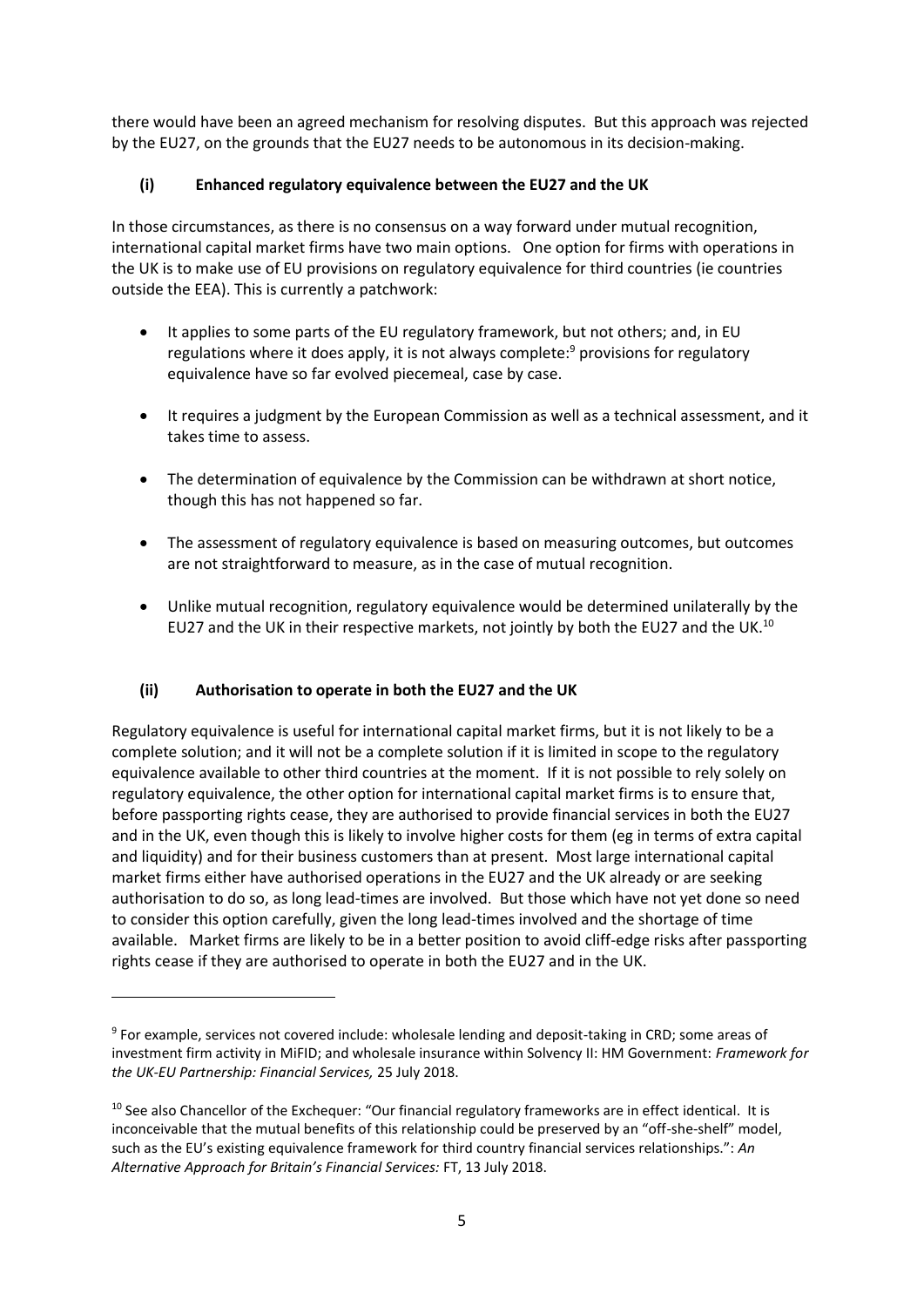On behalf of the EU27, the European Central Bank (ECB), the European Banking Authority (EBA) and the European Securities and Markets Authority (ESMA) have all drawn attention to the need for market firms to be authorised in the EU27 in order to be able to operate there after passporting rights between the UK and the EU27 cease:

- The ECB and national supervisors "expect banks to continue to prepare for all possible contingencies, including a no-deal scenario leading to a hard Brexit with no transition. Banks are responsible for ensuring that all authorisations required for them to carry out their activities as envisaged are in place in a timely manner."<sup>11</sup>
- The EBA has asked national competent authorities to ensure that financial institutions take practical steps now to prepare for the possibility of UK withdrawal from the EU with no ratified withdrawal agreement in place, and no transition period between 29 March 2019 and the end of 2020.<sup>12</sup>
- The ESMA has reiterated its own concerns on the timely submission of applications for authorisation to operate in the EU27; and encouraged UK-based regulated entities to prepare for the possibility that the UK and the EU27 will fail to agree on a withdrawal agreement, with the result that there is no transition period.<sup>13</sup>

#### **Specific cliff-edge risks**

Apart from cliff-edge risks in general when passporting rights cease, there are a number of specific cliff-edge risks in international capital markets involving the EU27 and the UK. It appears that, on Brexit, firms will in general be able to carry out contractual obligations already agreed between UK and EU27 entities on cross-border financial contracts.<sup>14</sup> But when passporting rights cease, market firms may no longer be able fully to service some outstanding contracts across EU27/UK borders.<sup>15</sup> There are also a number of other specific cliff-edge risks which arise when passporting ceases. For example, specific cliff-edge risks include:

• the risk that it may not be possible for EU27 and UK parties to continue to perform some existing cross-border insurance contracts by paying claims to, or receiving premiums from, policyholders in the other jurisdiction;

<sup>14</sup> Financial Markets Law Committee (FMLC): "The FMLC is in agreement with the European Commission's Communication of July 2018 and considers it unlikely that Brexit will give rise to issues of contractual continuity in a general sense and so far as it is a matter of English law and jurisdiction." *UK Withdrawal from the EU: Issues of Legal Uncertainty Arising in the Context of Robustness of Financial Contracts:* August 2018.

<sup>15</sup> See, for example, ISDA and AFME: *Contractual Continuity in OTC Derivatives: Challenges with Transfers:* "The loss of EU financial passporting rights after Brexit will have implications for cross-border OTC derivatives contracts between UK and EU27 firms and their EU27 and UK clients and counterparties respectively where those firms currently rely on an EU passport to trade cross-border in the EU27 or the UK.": July 2018.

 $\overline{a}$ <sup>11</sup> ECB: *Relocating to the Euro Area:* updated on 2 August 2018.

<sup>&</sup>lt;sup>12</sup> EBA Opinion, 25 June 2018.

<sup>13</sup> *ESMA Reminds UK-Based Regulated Entities about Timely Submission of Authorisation Applications*, 12 July 2018.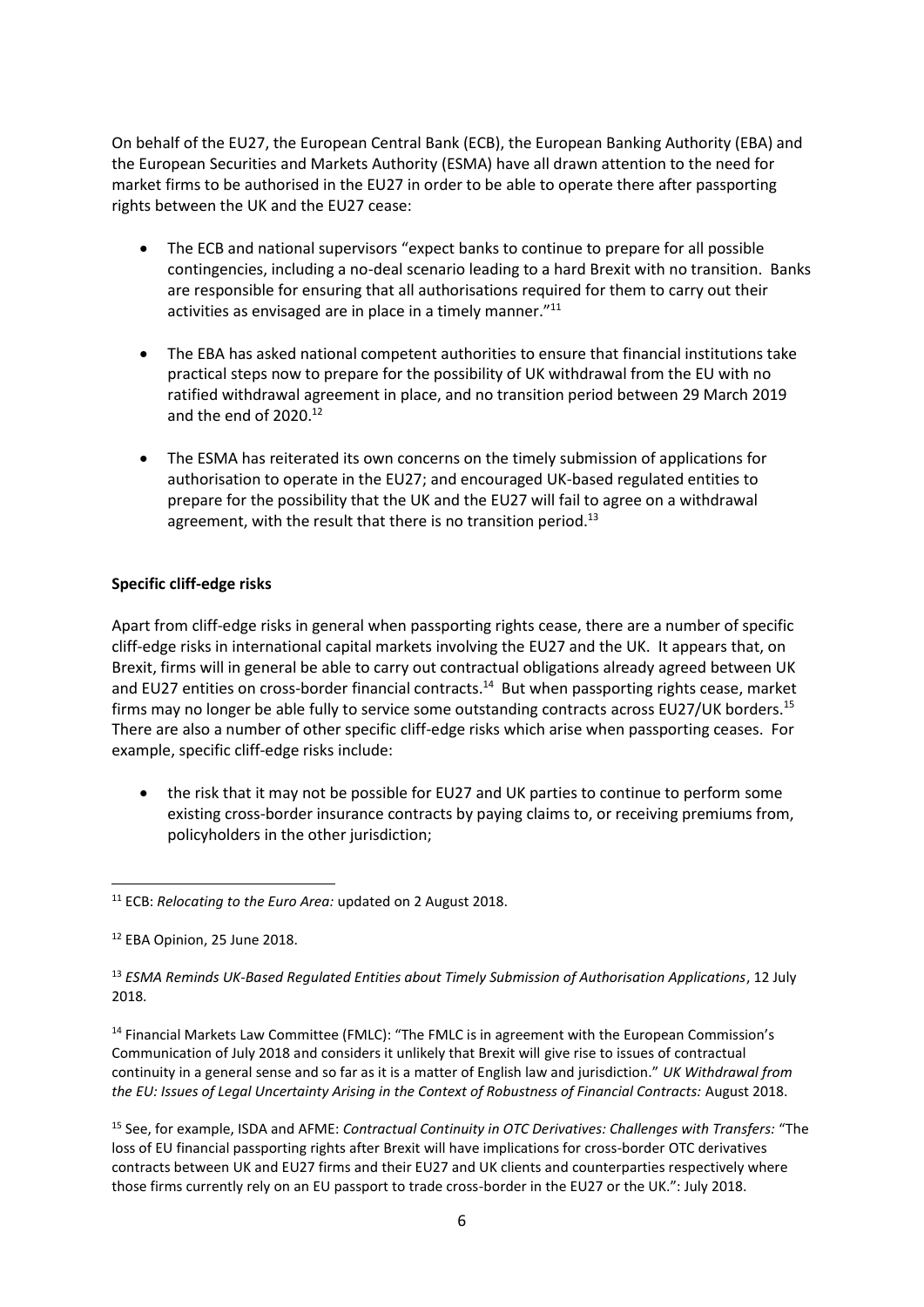- the risk that EU27 and UK parties may no longer have the necessary permissions to service over-the-counter (OTC) derivative contracts with parties in the other jurisdiction;<sup>16</sup>
- the risk that central counterparties (CCPs) may no longer be recognised across borders with the result that EU27 and UK CCPs may find that they are in breach of regulation by providing clearing services in the other jurisdiction, requiring abrupt close-out of positions;
- the risk that the holding and sharing by the EU27 and UK of each other's data may be in breach of national law, with the result that barriers to the cross-border flow of personal data disrupt the provision of financial services;
- the risk that liabilities already issued under UK law may be considered in the EU27 like any other liability governed by the law of a third country, with the effect that they no longer count towards the minimum capital requirement for own funds and eligible liabilities (MREL);
- the risk that, under MiFID II/MiFIR, data thresholds set for the EU as a whole may no longer be relevant;
- the risk that automatic recognition of resolution actions under the Bank Recovery and Resolution Directive across the EU may no longer apply between the EU27 and the UK; and
- the risk that delegation of fund management across borders between the EU27 and the UK may be restricted or suspended if there is no agreement on third country cooperation.

## **Ways of avoiding specific cliff-edge risks**

18 If these specific cliff-edge risks cannot be avoided, the resulting fragmentation in the functioning of international capital markets, and associated market uncertainty, will damage growth in the real economy and damage financial stability. This appears to be common ground between the EU27 and the UK. However, there are different views between the EU27 and the UK about how to avoid them.

## **(i) Private sector approach**

1

19 The European Commission and the EBA have both emphasised the role of the private sector in avoiding cliff-edge risks:

• In his reply to ICMA's open letter, the European Commissioner says that he has "at this stage the impression that most of those risks can be addressed through timely adaptation by the industry".<sup>17</sup> (See box.)

<sup>&</sup>lt;sup>16</sup> Scott O'Malia, Chief Executive, ISDA: "Many other critical actions that take place during the life of a derivatives trade will be disrupted. These so-called lifecycle events include material amendments to contractual terms, the rolling over of trades and trade compression. These occur on a daily basis and are vital to the efficient functioning of the derivatives market. In fact, some – like trade compression – are important risk management techniques required by EU regulation: Letter to the FT, 4 July 2018.

<sup>&</sup>lt;sup>17</sup> Extract from the letter of Valdis Dombrovskis, Vice President of the European Commission to Martin Scheck, 19 July 2018.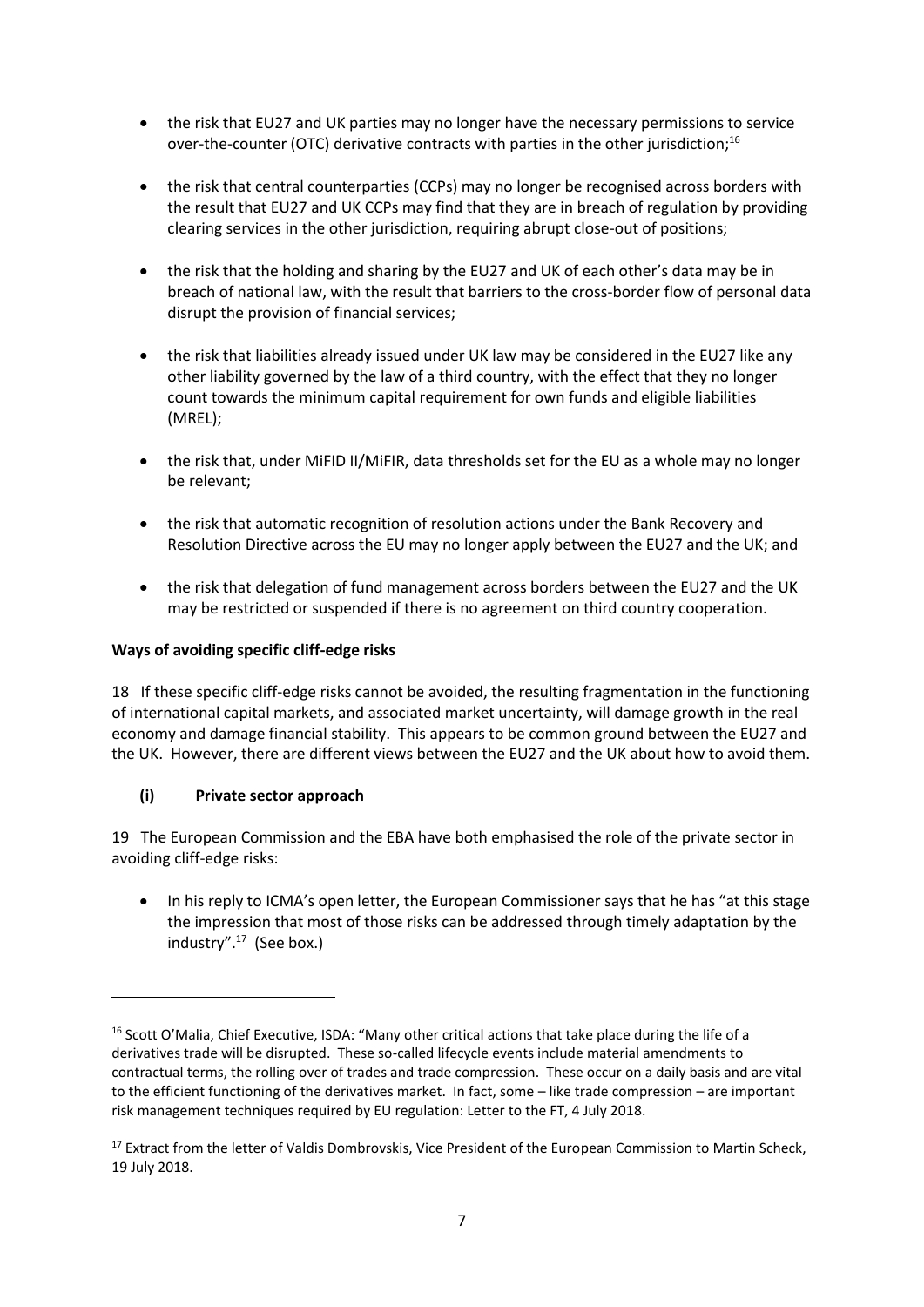• The EBA has given its opinion that financial institutions should take adequate steps to mitigate the impact of Brexit without relying on possible public sector solutions that may not be proposed and/or agreed in time. This involves not only ensuring that they have the correct regulatory permissions and associated management capacity in place in time, but also addressing any impact on rights and obligations of their existing contracts, in particular derivative contracts.<sup>18</sup>

# **(ii) Public sector approach**

20 By contrast, the Bank of England Financial Policy Committee argues that "it would be difficult, ahead of March 2019, for financial companies on their own to mitigate fully the risks of disruption to households and businesses."<sup>19</sup> This is because it is not feasible for international capital market firms to address all the potential cross-border contractual issues – including the associated requirements for repapering – that arise when passporting rights cease through private sector negotiation alone, given the shortage of time available.<sup>20</sup>

21 The UK is introducing a Temporary Permissions Regime, which will allow EEA firms and funds using a UK passport to continue to operate for up to three years after Brexit without needing to apply for authorisation at this stage. The UK has also made a commitment to legislate, if necessary, to ensure that contractual obligations (such as under insurance contracts) between EEA firms and UK-based customers that are not covered by the Temporary Permissions Regime can continue to be met.<sup>21</sup> And the UK is proposing Temporary Recognition Regimes for CCPs, central securities depositories, credit rating agencies, trade repositories, data reporting service providers, systems currently under the Settlement Finality Directive and depositories for authorised funds.<sup>22</sup>

# **(iii) A joint approach?**

The best way to address cliff-edge risks is through a joint statement by the EU27 and the UK in, or in a side letter alongside, the withdrawal agreement. This should include provision for continuity of cross-border financial contracts between the EU27 and the UK by "grandfathering" all such financial contracts outstanding at the point at which passporting ceases.<sup>23</sup> Something similar was done when

**<sup>.</sup>** <sup>18</sup> EBA: "While the political agreement on a transition period is welcome, it will not be given legal effect until there is a ratified withdrawal agreement in place. This is not guaranteed, and in any event, it will only come at the end of the Article 50 process.": Opinion, 25 June 2018.

<sup>&</sup>lt;sup>19</sup> Bank of England Financial Policy Committee minutes: Minutes of the meeting on 19 June 2018, published on 3 July.

<sup>&</sup>lt;sup>20</sup> Scott O'Malia, Chief Executive of ISDA: "The problem is not the notional figure but the substantial number of contracts that would have to be transferred and the number of counterparties that would individually have to agree to the transfer in a short period of time. A transfer of this scale has never before been attempted and is operationally unlikely without regulatory and legislative support from the EU and the UK.": Letter to the FT, 4 July 2018.

<sup>&</sup>lt;sup>21</sup> Some cross-border contracts have been transferred by large insurance companies from the UK to the EU27: FT, 27 August 2018.

<sup>&</sup>lt;sup>22</sup> HM Government: *Banking, Insurance and Other Financial Services if There's No Brexit Deal, 23 August 2018.* 

<sup>23</sup> See, for example, ISDA and AFME, *op. cit.:* "The withdrawal agreement should contain appropriate provisions both facilitating contract transfers or novations to EU entities and allowing firms to continue to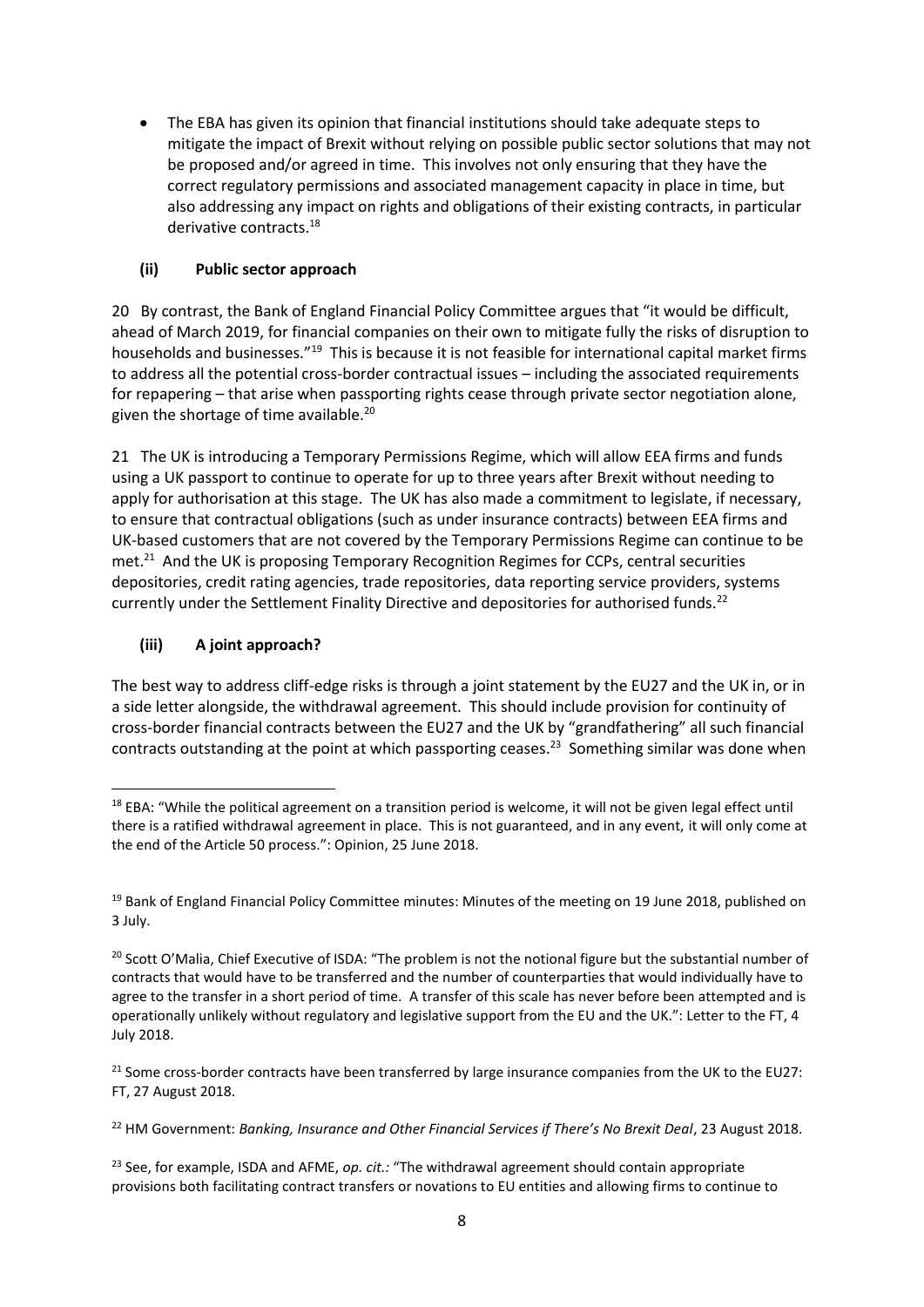several EU national currencies were replaced by the euro on 1 January 1999. If it is not possible to use the withdrawal agreement, a separate agreement is needed between the EU27 and the UK, or alternatively the EU27 could make a commitment to provide its own Temporary Permissions Regime, as the UK has already done: the sooner the better; and the sooner there is a joint statement of intent by the EU27 and the UK, the better, given the shortage of time available.

#### **Conclusion**

1

When passporting rights between the EU27 and the UK under the Single Market in financial services cease, there are cliff-edge risks for international capital market firms operating cross-border between the EU27 and the UK, particularly in cases in which they are not yet authorised to operate in both the EU27 and the UK and they rely on the Single Market for access. These cliff-edge risks will arise on Brexit, if there is no withdrawal agreement which includes a transition period after Brexit; and even if there is a transition period, they may still arise at the end of it, depending on the form of the trade agreement negotiated between the EU27 and the UK. The best way of avoiding these risks is by agreement between the EU27 and the UK. To remove uncertainty and prevent instability in international capital markets, agreement is needed as soon as possible.

service legacy contracts after the end of the transition period at least to the extent such transfers or novations cannot be effected within an appropriate amount of time. However, there should also be coordinated backstop arrangements that apply if a withdrawal agreement is not concluded.": July 2018.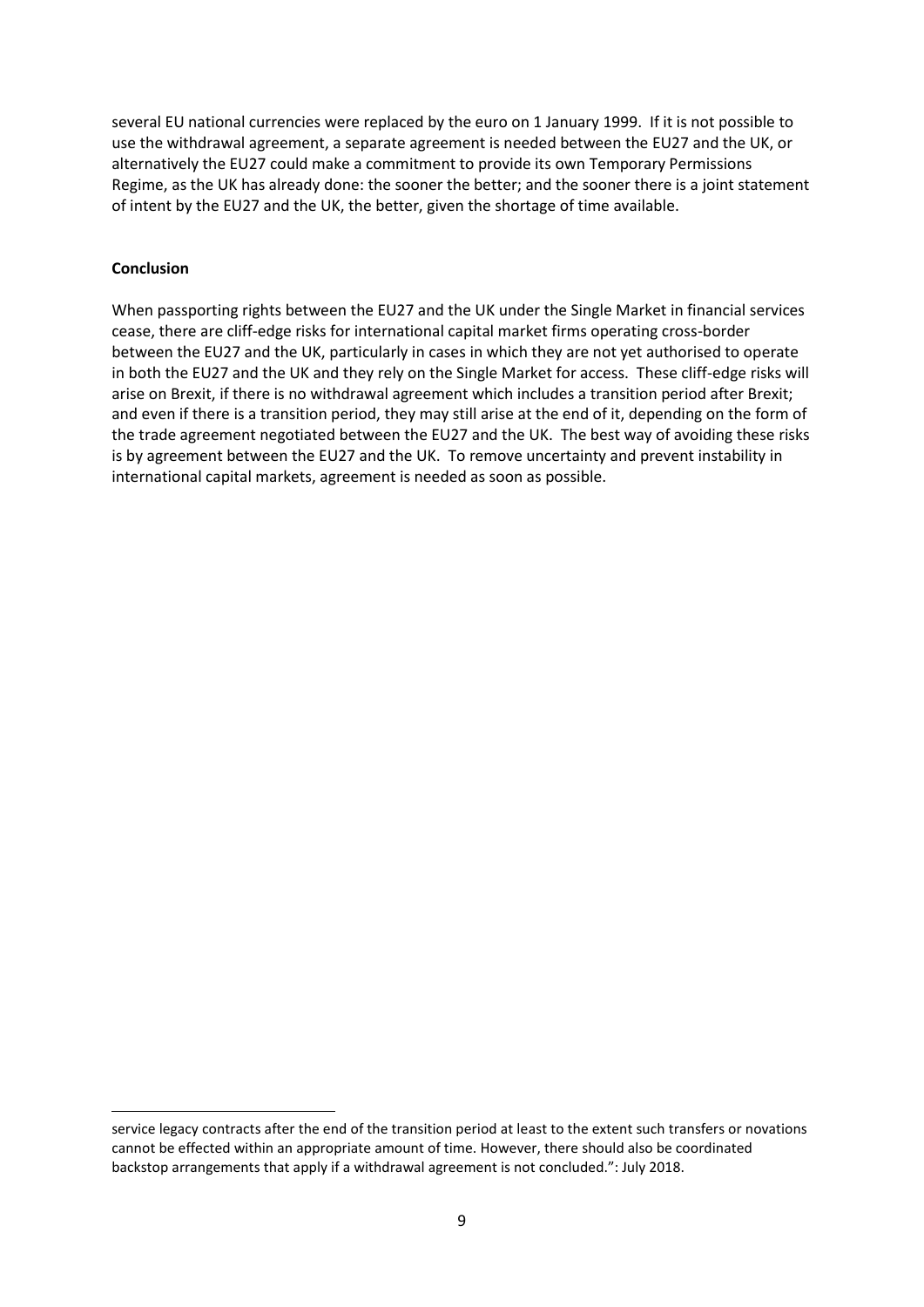### **THE TRANSITION TO RISK-FREE RATES IN THE BOND MARKET**

#### **The problem with LIBOR**

In a speech in July last year, the Chief Executive of the UK Financial Conduct Authority (FCA) said that the FCA would no longer intend to use its powers to persuade or compel banks to submit contributions for LIBOR after the end of 2021; and would not in any case be in a position to compel banks to submit contributions indefinitely under the EU Benchmark Regulation.<sup>24</sup> There are three related reasons why there has been a problem with LIBOR:

The first reason why there has been a problem with LIBOR is that the underlying structure of financial markets has changed since the financial crisis. As the Governor of the Bank of England has explained: "LIBOR has not kept up with market developments. LIBOR is meant to measure the shortterm unsecured funding costs of banks. But the reality is that, since the financial crisis, LIBOR really has become the rate at which banks do not lend to each other. Bank funding markets have changed enormously. Banks no longer take sufficient short-term wholesale deposits to form the basis for a robust transaction-based LIBOR benchmark. As a result, LIBOR is overly reliant on expert judgment rather than actual transactions. And global markets remain overly reliant on LIBOR, a benchmark that may not exist beyond 2021. That reliance is neither desirable nor sustainable." $^{25}$ 

The second reason why there has been a problem relates to the implications of LIBOR for financial stability. As the President of the Federal Reserve Bank of New York has said: "The essential problem with LIBOR is the inherent fragility of its "inverted pyramid", where the pricing of hundreds of trillions of dollars of financial instruments rests on the expert judgment of relatively few individuals, informed by a very small base of unsecured interbank transactions. So despite efforts to improve LIBOR in recent years – and there undoubtedly have been important changes that have strengthened its administration and governance – the lack of underlying market liquidity for nearly all currencies and maturities remains a problem, and there is no obvious solution."<sup>26</sup>

The third reason why there has been a problem with LIBOR relates to the scope for manipulation. As the Chair of the European Securities and Markets Authority has said: "The globally most relevant interbank interest rates benchmarks, like LIBOR and EURIBOR, were unregulated and their methodologies and governance allowed manipulation on a scale rarely seen in the financial sector."<sup>27</sup>

#### **Risk-free rates as the alternative to LIBOR**

1

To avoid the problems associated with manipulation of LIBOR in the past and the financial stability risks arising from LIBOR in the future, the authorities want financial markets to transition from the IBORs (eg LIBOR) to near Risk-Free Rates (RFRs). It is estimated that contracts with a total notional

<sup>24</sup> Andrew Bailey, Chief Executive of the FCA: *The Future of LIBOR,* 27 July 2017.

<sup>25</sup> Mark Carney, Governor of the Bank of England: *Staying Connected:* Markets Forum 2018, Bloomberg Headquarters, 24 May 2018.

<sup>26</sup> Bill Dudley, President of the Federal Reserve Bank of New York: *The Transition to a Robust Reference Rate Regime:* Bank of England's Market Forum 2018, Bloomberg Headquarters, 24 May 2018. <sup>27</sup> Steven Maijoor, Chair of ESMA: *Towards Benchmark Stability and Integrity:* ICMA Annual Conference, Madrid, 31 May 2018.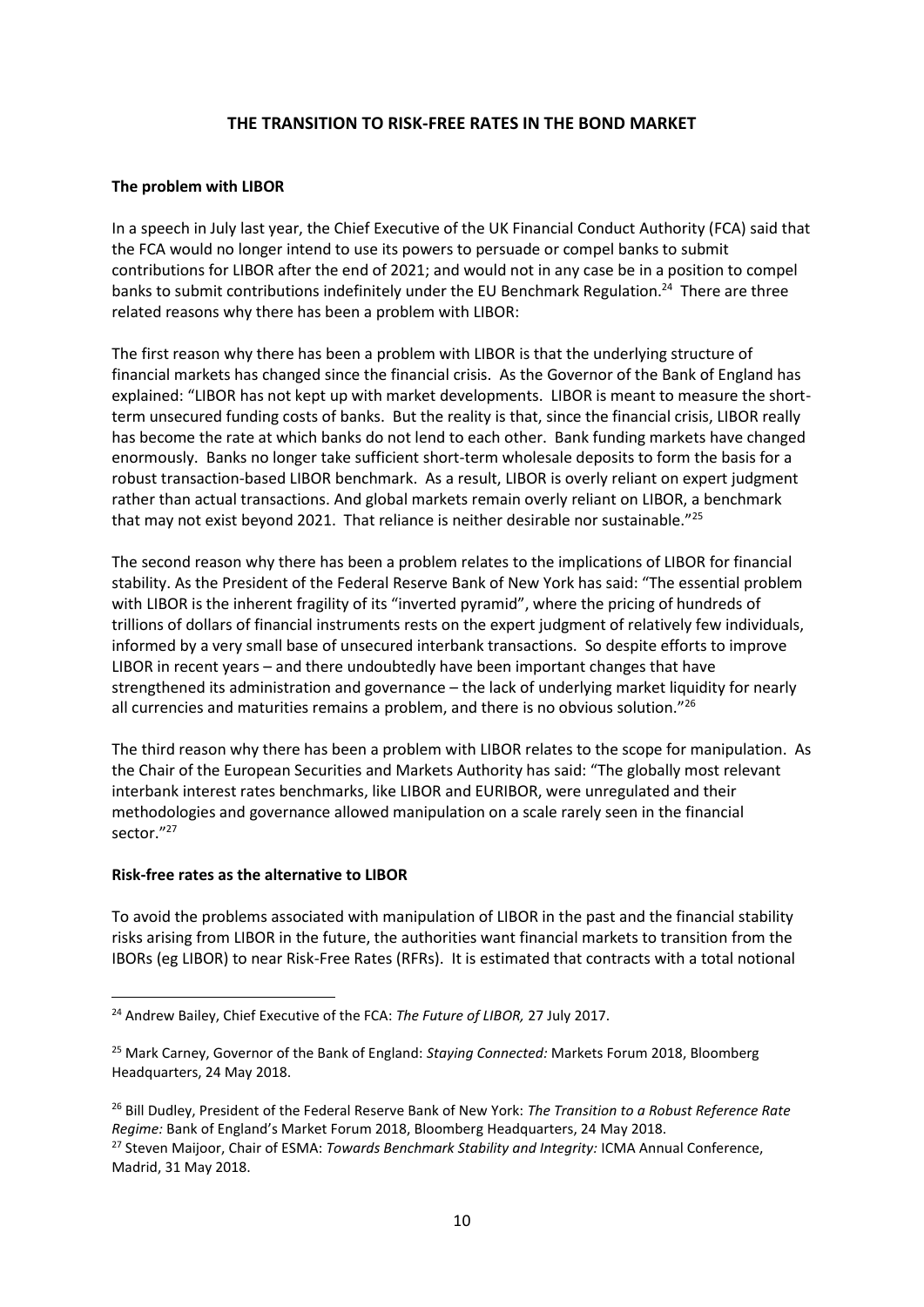value of around \$350 trillion are referenced to the IBORs: mainly in the derivatives markets; but the cash markets in the form of loans and bonds, representing the real economy, constitute a significant proportion of the overall total.

RFRs have been chosen in the UK (SONIA), US (SOFR), Switzerland (SARON) and Japan (TONAR), and the choice of an RFR is currently being considered in the euro area.<sup>28</sup> All the RFRs are overnight rates. Some are secured (like SOFR in the US) and some unsecured (like SONIA in the UK). In the UK, the choice of SONIA has three main benefits over LIBOR: it represents conditions in a deep underlying market; its design is robust to future changes in money markets because, if necessary, SONIA's data inputs can evolve; and it is a better reflection of the general level of interest rates than LIBOR, which is affected by fluctuations in the perceived credit quality of banks.<sup>29</sup>

A common objective is to make the RFRs as robust as possible. For this purpose, robustness is measured primarily by the volume of observable transactions.<sup>30</sup> The authorities want to prevent a repetition of the main problem with LIBOR: banks submitting quotes have had to rely on "expert judgment" owing to an insufficient volume of observable transactions. In the UK, one of the main advantages of reformed SONIA (as from 23 April 2018) is that the average daily volume is over three times larger than the SONIA rate it has replaced.

Interest rate benchmarks are now regulated by the European Benchmarks Regulation (BMR), which originally entered into force in June 2016, and will apply fully from January 2020. Globally, the BMR is the only binding set of rules covering all types of indices. It governs the provision as well as the use of benchmarks by supervised entities in the EU, including those provided in third countries. Under the BMR, the most significant interbank interest rate benchmarks – EONIA, EURIBOR and LIBOR – are critical benchmarks supervised by supranational colleges. $31$ 

To make the transition from IBORs to RFRs work well, the authorities and market participants need to work together. Risk-Free Rate Working Groups have been set up in all the five main IBOR jurisdictions. ICMA is involved in the Risk-Free Rate Working Group in the UK (working with the FCA and the Bank of England); the Euro Risk-Free Rate Working Group (organised by the ECB, ESMA, the European Commission and the FSMA); and the Swiss National Working Group (chaired by the Swiss National Bank and ZKB).

The authorities recognise that the cash markets – ie loans and bonds – need to be represented in the RFR Working Groups, and not just the derivatives markets. In the UK, for example, new Sub-Groups have been formed to cover loans – chaired by LMA – and bonds, chaired by ICMA. The Bond Market Sub-Group is representative of the sterling bond market as a whole, including public sector, corporate sector and financial sector issuers, asset managers and investors, banks involved in the

**.** 

<sup>30</sup> Bill Dudley, President of the Federal Reserve Bank of New York: "[SOFR] is entirely transaction-based, and the underlying market is robust, with current daily volume of more than \$700 billion. (By comparison, unsecured three-month US-dollar wholesale borrowing totals roughly \$1 billion per day.)": *The Transition to a Robust Reference Rate Regime:* Bank of England Markets Forum 2018, Bloomberg Headquarters, 24 May 2018.

<sup>&</sup>lt;sup>28</sup> No decision has yet been taken about a euro RFR to replace EONIA by the end of 2019, but the ECB has announced its intention to the use the statistical data it has been collecting since 2016 to provide an unsecured euro overnight rate (ESTER), probably in the second half of 2019.

<sup>29</sup> See Mark Carney, Governor of the Bank of England: *Staying Connected:* Bank of England Markets Forum 2018, Bloomberg Headquarters, 24 May 2018.

<sup>31</sup> See Steven Maijoor, Chair of ESMA: *Towards Benchmark Stability and Integrity:* ICMA Annual Conference, Madrid, 31 May 2018.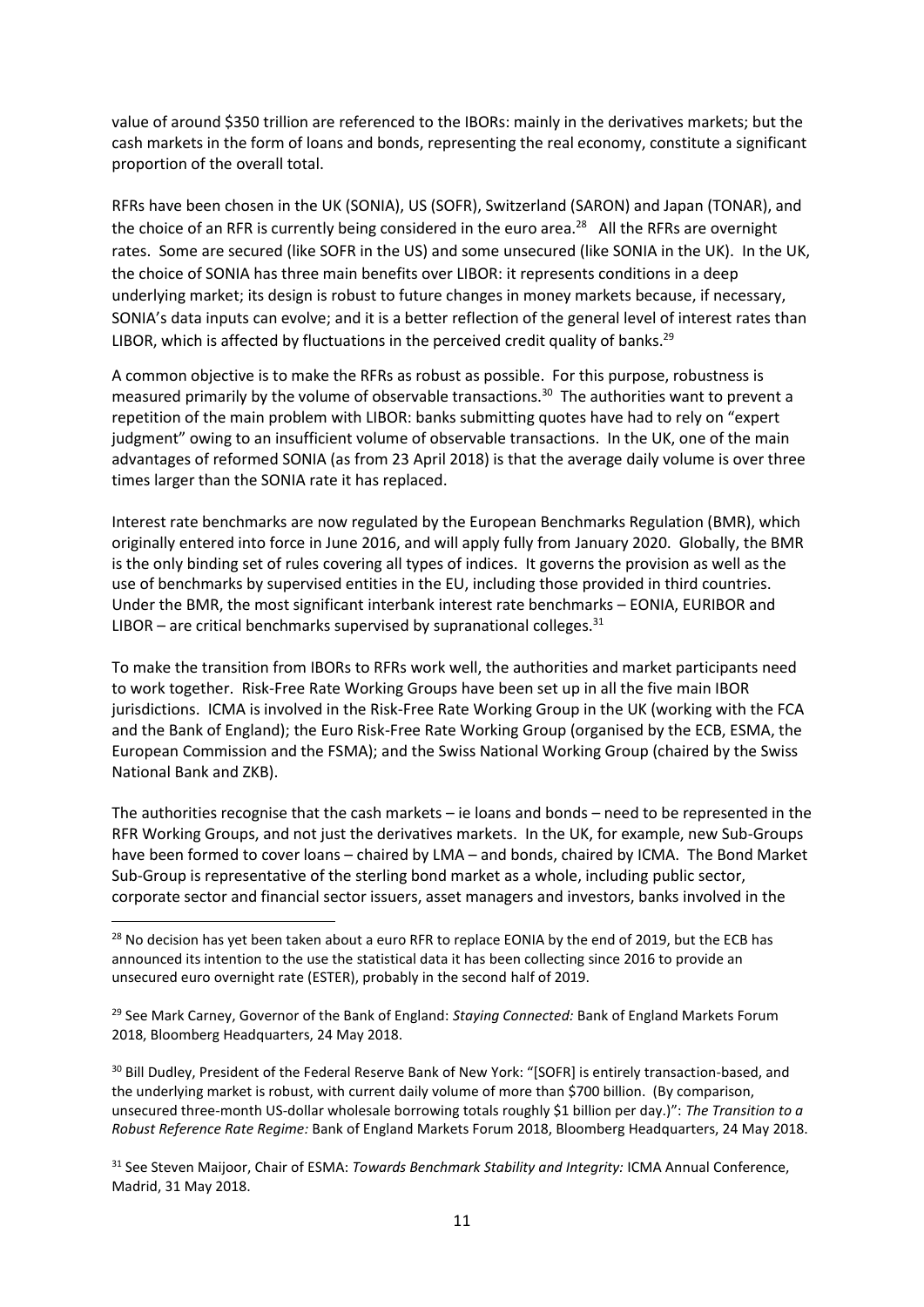primary and secondary markets, four law firms (working together), and trade associations with an interest, with the FCA and Bank of England providing the Secretariat.

# **The transition to risk-free rates in the bond market**

In the sterling bond markets, LIBOR is used as a reference in floating-rate notes (FRNs), securitisations and also capital securities, where LIBOR is used to reset an earlier fixed rate coupon to a floating rate at the end of a fixed period of time. In each case, the key issues that need to be addressed relate to: adoption of risk-free rates; conversion of legacy transactions; coordination between cash and derivatives markets and between different IBOR jurisdictions; and the need to raise awareness in the market of the proposed change.

# **(i) Adoption**

**.** 

Considerable progress is already being made towards the adoption of risk-free rates in the derivatives market, starting with the choice of overnight risk-free rates. Adoption of risk-free rates represents a challenge in the cash markets. The bond market currently references term LIBOR, with a floating rate which is normally reset for periods of three or six months in advance:

- One option is to replace term LIBOR in new bond market transactions with a forward-looking term rate derived from SONIA as the RFR. Forward-looking term SONIA would be the nearest RFR-based equivalent to forward-looking term LIBOR. Interest payments would be known in advance. There would be only one main change: from an interbank offered rate to a risk-free rate, which is economically not the same. But forward-looking term RFRs would take a considerable period of time to develop. They would also be unlikely to be as robust as an overnight RFR, as the volume of observable transactions would be likely to be lower.
- Another option is to replace term LIBOR with backward-looking SONIA, compounded overnight in arrears.<sup>32</sup> As this is an overnight rate, which has the largest volume of observable transactions, it would be a more robust rate than a forward-looking rate, and the market convention would be the same as is already used in the swap market. But under a backward-looking RFR, interest payments on term transactions would not be known in advance, and users would need to make two changes: a change from a forward-looking rate to a backward-looking rate as well as a change from an interbank offered rate to a risk-free rate. Making the change to a backward-looking rate would take time and cost money. It is not yet clear to what extent the sterling bond market would be willing to use backwardlooking rates.
- A third option is for the market to be offered a choice between forward-looking and backward-looking rates, though this might split liquidity between them. Some market participants may also be reluctant to spend time and money preparing for backward-looking rates first in the expectation that they may be able to use forward-looking term RFRs, if and when they become sufficiently robust, later.

In the meantime, new bonds are still being issued referencing LIBOR with maturities beyond the end of 2021 (ie the date after which the availability of LIBOR is no longer guaranteed). If LIBOR were no longer available, the documentation for many existing FRNs specifies that the interest rate would become fixed at the most recent LIBOR rate for the issue concerned, though alternatives have been

 $32$  A margin (or spread) would be added, but not compounded. This would make it as easy as possible for a table of compounded rates to be published each working day for market use.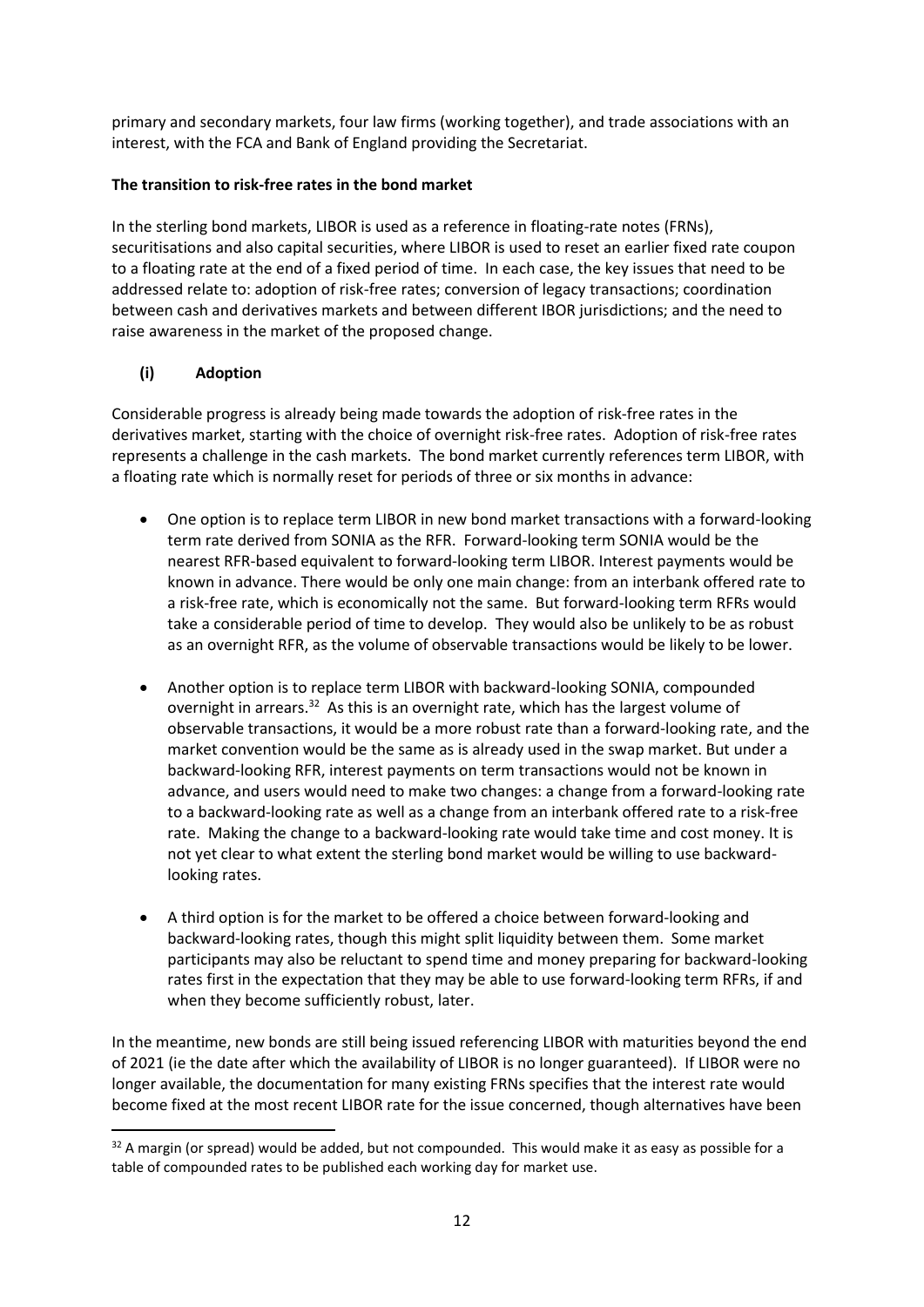used in some other cases. A fixed rate fall-back was originally designed in case LIBOR was temporarily unavailable. It was not designed with a view to the permanent cessation of LIBOR.

Users of the bond market need to be aware of the risks involved in issuing, selling and buying new bond issues referencing LIBOR with maturities beyond 2021, in case LIBOR ceases to be available after that date. Sell-side firms may need to consider the suitability of selling such products to certain investors and the duty of care they owe to their customers. It is also important to find a new workable fall-back for any new LIBOR transactions in place of current fall-back provisions.<sup>33</sup>

# **(ii) Conversion**

In the cash markets, conversion of legacy bonds would be more complex than converting derivatives. Indeed, in the derivatives market, ease of conversion was one of the reasons for choosing reformed SONIA in place of LIBOR. Unlike the derivatives market, which uses protocols to amend large volumes of contracts, protocols are not – and may not be able to be – used in the bond market. In general, amending the terms of bond issues requires bondholder consent. The threshold for bondholder consent is generally set at a high level, so it would be very difficult, time-consuming and expensive to obtain bondholder consent to make the changes that would be necessary for conversion. The outcome could not be guaranteed, without legislative intervention, which would need to be coordinated across different jurisdictions internationally.

The difficulty with conversion is not so much a problem in the case of short-dated legacy bond issues, which will mature while LIBOR continues to be available, as long as they can continue to be hedged effectively in the meantime: ie when the bond is referenced to LIBOR, but the associated derivative is referenced to SONIA. But it is much more of a problem in the case of longer-dated bond market issues, which are due to mature after the date when LIBOR may no longer be available, and which are likely to fall back to a fixed rate in those circumstances.

In addition, there is a question about whether a credit adjustment spread would need to be applied as a result of the replacement of LIBOR (which includes bank credit risk) by risk-free rates (which do not). Any such credit adjustment spread would need to treat both issuers and investors fairly, so as to avoid the risk of creating winners and losers.

18 The task of converting legacy bond issues from LIBOR to SONIA will grow in scale, so long as new continue to reference LIBOR, unless there are changes to documentation in the meantime to make conversion easier, including provision for a new fall-back. And if LIBOR continues to exist after 2021 in whatever form, it is likely that LIBOR will continue to be used for legacy bonds, even if the fallback provisions have been modified on new transactions. This is because current fall-back provisions will not be triggered unless or until LIBOR ceases to be available.

## **(iii) Coordination**

1

There is general agreement that international coordination is needed between the bond markets and the derivatives markets during the transition from the IBORs to risk-free rates, as new bond issues are frequently hedged in the derivatives market. It would also help if there is international coordination both in agreeing fall-backs on new contracts referencing RFRs, in case LIBOR ceases to be published, and in setting the triggers under which the fall-backs would be used.

<sup>33</sup> See the letter to ISDA from the Financial Stability Board Official Sector Steering Group (OSSG) Co-Chairs, Sub-Group on Contractual Robustness, 18 April 2018: "ISDA should develop a methodology for fall backs in the 2006 ISDA Definitions that could be used in the absence of suitable term rates. We strongly suggest that the ISDA Sub-Group focuses on calculations based on the overnight rates selected by the RFR working groups.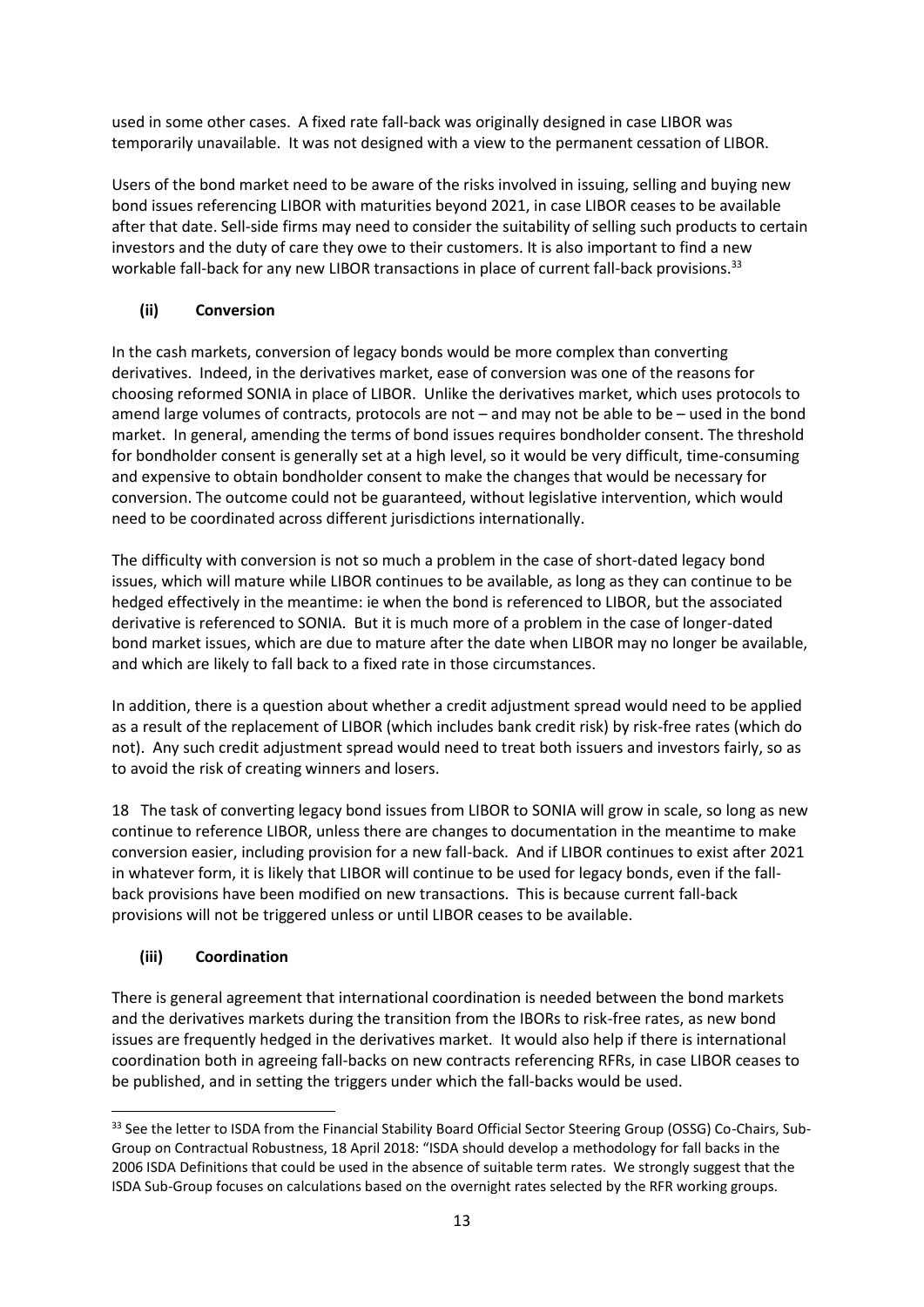In addition, coordination is important between the different IBOR jurisdictions. The authorities already work together through the Official Sector Steering Group of the Financial Stability Board.<sup>34</sup> There are some differences between plans for the use of RFRs in the IBOR jurisdictions. As regards timing, risk-free rates have already been chosen in the US and the UK, but in the euro area work is still being undertaken on choosing a risk-free rate. And there are some differences of approach: some overnight risk-free rates are secured and some unsecured; in the term market, it is not yet known whether term RFRs in some jurisdictions will be forward-looking while RFRs in other jurisdictions will be backward-looking; and in the UK, term LIBOR is due to be replaced by SONIA, whereas in the euro area it is not yet clear whether EURIBOR will be reformed or whether it will need to be replaced. However, the question is how much these differences matter, given that the underlying direction of travel towards risk-free rates is the same in all jurisdictions.

1

<sup>&</sup>lt;sup>34</sup> The OSSG is chaired by Andrew Bailey, Chief Executive of the FCA, and Jerome Powell, Chair of the Federal Reserve Board. In addition, the Bank of England, Bank of Japan, Swiss National Bank, European Central Bank, European Commission, FSMA and ESMA and many other official institutions are involved.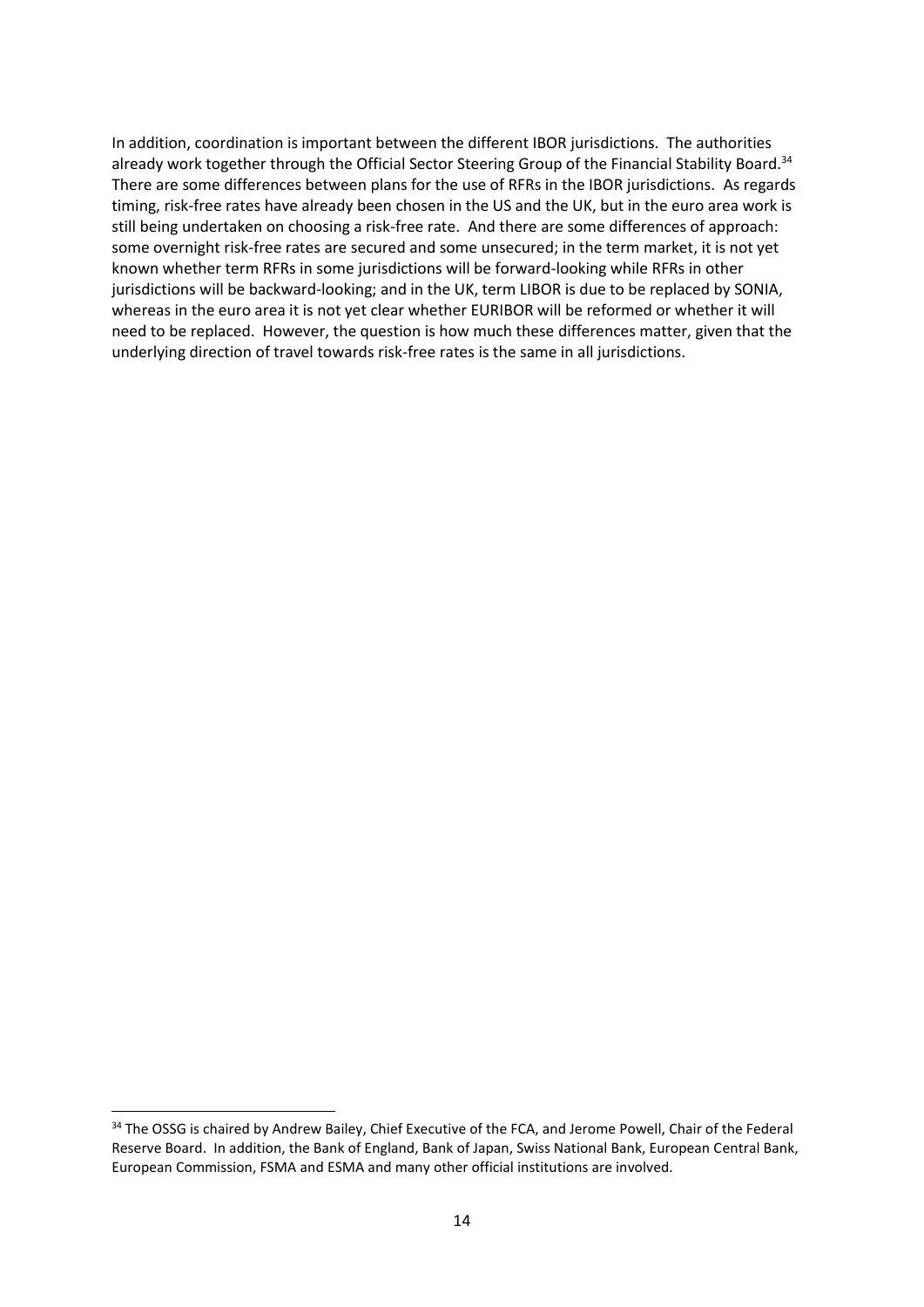#### **GREEN, SOCIAL, AND SUSTAINABILITY BONDS**

#### **Market performance**

Global issuance of green bonds continues to grow strongly. Preliminary data for H1 2018 indicates that compared to H1 2017 global issuance grew 21% to US\$85 billion (source: SEB, unless stated). Growth was robust in early Q3, with issuance at end August passing \$97 billion (+19% year-on-year). Significantly, cumulative green bond issuance closed around US\$500 billion at end August, reflecting improving liquidity and portfolio diversification opportunities.

In H1, issuance from corporates and financials grew especially well (+40% to US\$44 billion and more than double to US\$27 billion respectively). So far this year, issuance volume has been become more evenly balanced between SSAs and corporate/financial issuers, although agency ABS/MBS tips the balance in favour of SSAs. Fannie Mae, which in June announced a new green bond framework aligned with the GBP, led securitisation and wider green bond market volumes in H1 with issuance of a remarkable US\$10.2 billion.

Renewable energy continued to be the largest use of proceeds at 48%, followed by green buildings and sustainable transportation at 26% and 14%, respectively.

Geographically, issuance remained diverse, coming from no less than 34 jurisdictions (as of end-August), including three new countries - New Zealand, Iceland and Lebanon. The top five slots were obtained by the US, China, supranationals, France and Belgium. The regional picture shows impressive growth in issuance, on a rolling 12-month basis, in multiple regions – including North America, Europe and Asia ex-China (see Figure 1 below).



*Figure 1: Last Twelve Months Analysis by Region (US\$ billion)* 

Source: SEB analysis based on Bloomberg and SEB data.

Leading issuance currencies were correlated with the geographic picture set out above as well as global bond market flows, with EUR (40% year to end-August) and USD (34%) dominating, followed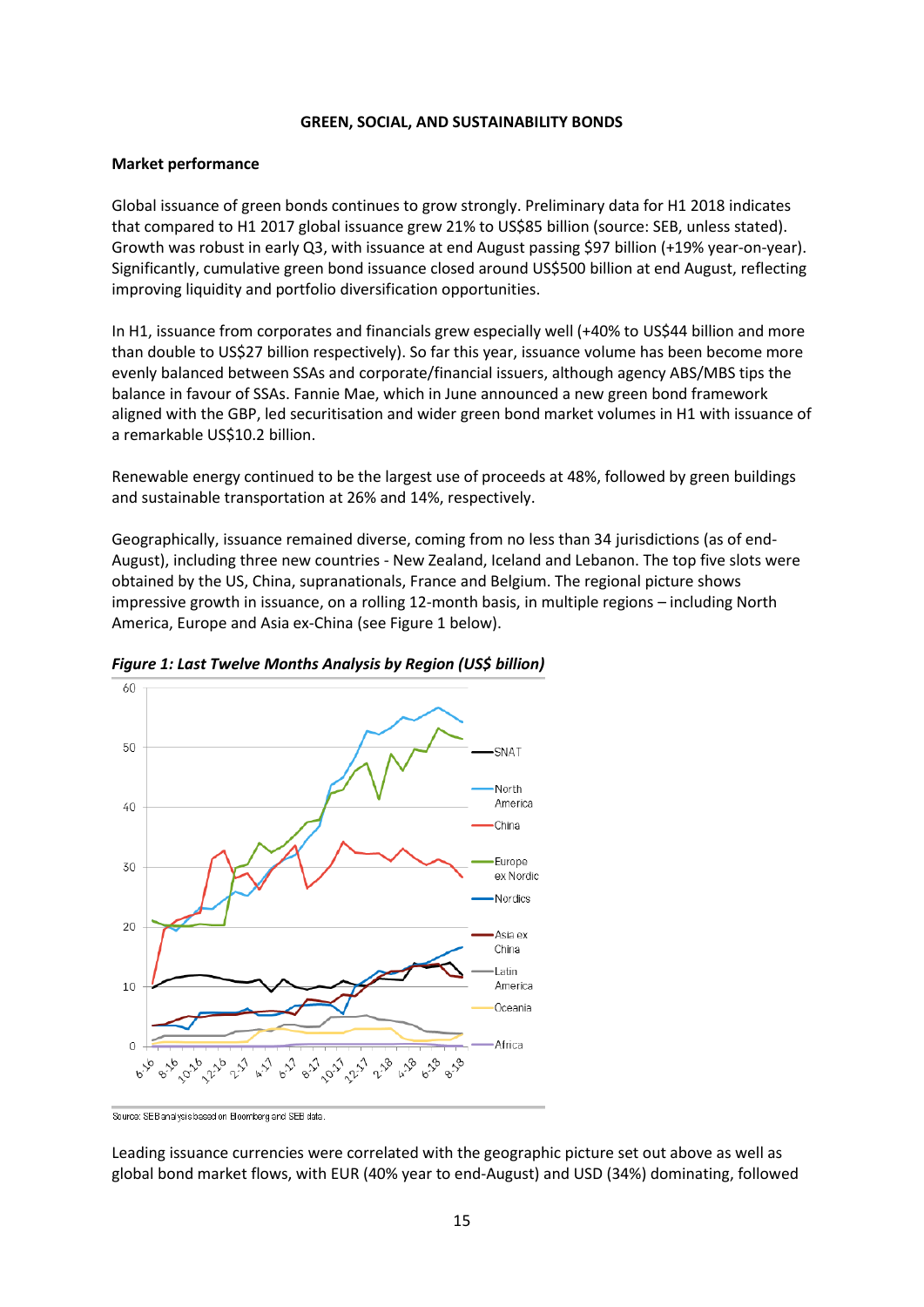by CNY (13%). The exceptional role of Scandinavian issuers was reflected by SEK taking fourth place (6%).

The social and sustainability bond segment has also been growing, with amounts outstanding now at \$44 billion by end H1. Social bond flows in H1 2018 totalled US\$ 4.7 billion, with outstandings reaching US\$15 billion, whilst sustainability bonds were somewhat more popular, with flows of US\$7.5 billion, taking outstandings up to US\$29 billion.

#### **GBP SBP Executive Committee priorities**

The GBP SBP Executive Committee held a physical meeting, kindly hosted by the EBRD in London on 20 September 2018, to consider its 2018/19 priorities. The forthcoming annual consultation's main themes and timelines were identified during the session. GBP SBP members and observers will be asked for their feedback by the second half of November 2018. The Executive Committee also discussed potential updates to the governance of the Principles.

It was confirmed that the six following working groups and taskforces will pursue their tasks during the next months: Index and Database; Green Projects Eligibility; Impact Reporting; Social Bonds; New Markets and Research. The Terms of References of those working groups and their expected deliverables will be made publicly available in the coming weeks.

Additional feedback on the themes of this meeting have been given to GBP SBP members on a conference call held on 5 October 2018.

#### **Tokyo conference**

ICMA and the Japan Securities Dealers Association (JSDA) will hold their second joint Conference on Developments in [second joint Conference](https://www.icmagroup.org/events/annual-icma-and-jsda-joint-conference-developments-in-the-green-and-social-bond-markets-the-asian-perspective/) on Developments in Green and Social Bond Markets on 11 December 2018 in Tokyo. This follows the exceptional response to the first such conference last year, with around 500 registrations. It also responds to the momentum of the market in this region. In Asia, the Asia-ex-China region has grown most rapidly in the past 12 months, with issuance growing almost 300% to US\$14 billion (to end-August 2018). China remains the largest market in Asia, with close to US\$30 billion issued in the last 12 months.

#### **European Technical Expert Group on Sustainable Finance**

The European Commission released on 8 March an *[Action](https://ec.europa.eu/info/publications/180308-action-plan-sustainable-growth_en) Plan on Sustainable Finance* that follows many of the recommendations of the High Level Expert Group (HLEG) on [Sustainable](https://ec.europa.eu/info/business-economy-euro/banking-and-finance/sustainable-finance_en) Finance. In order to support the implementation of its Action Plan, the Commission further announced on 13 June the establishment of the Technical Working Group on [Sustainable](https://ec.europa.eu/info/publications/180613-sustainable-finance-teg-members_en) Finance (TEG) of which ICMA, represented by Nicholas Pfaff, has been nominated following a highly selective process. The main tasks of the group are to assist the Commission in the development of:

- an EU taxonomy of environmentally sustainable economic activities;
- an EU Green Bond Standard;
- a category of "low carbon" indices for use by asset and portfolio managers as a benchmark for a low carbon investment strategy;
- metrics allowing improving disclosure on climate-related information.

In addition to ICMA, the [members](https://ec.europa.eu/info/sites/info/files/180613-sustainable-finance-teg-members_en.pdf) of the group represent a wide variety of financial and economic actors as well as non-governmental agencies and academics. Several European and international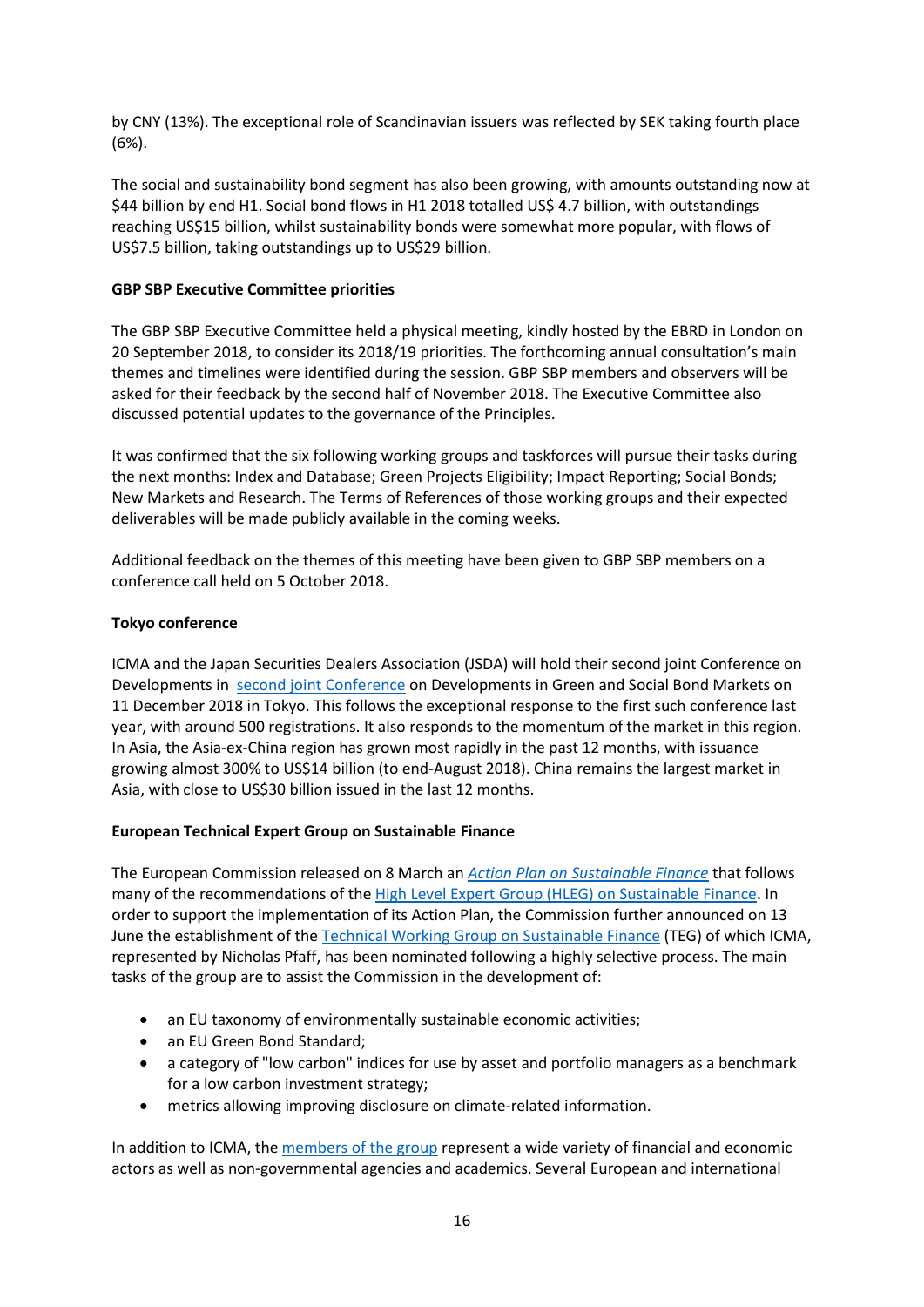institutions contributing to the development of sustainable finance have also been invited as members or observers to the group. They include among other representatives from the European Supervisory Authorities, the European Central Bank, multilateral development banks (such as the European Investment Bank and the European Bank for Reconstruction and Development), the Central Banks and Supervisors Network for Greening the Financial System and the Organisation for Economic Co-operation and Development.

The TEG has held three plenary meetings since its inception in early July 2018. Its mandate will run until 30 June 2019, with possible extension until the end of 2019. At this early stage and with reference to its published [status,](https://ec.europa.eu/info/sites/info/files/180730-teg-statement_en.pdf) the progress and orientations of the TEG can be summarised as follows:

- The future EU taxonomy, commencing with definitions of environmentally sustainable activities will build on similar, existing market-led and Member State-based initiatives. Its objective among other is to facilitate the achievement of the EU's mid- and long-term greenhouse gas (GHG) emissions targets and environmental policy objectives by encouraging capital flows to environmentally sustainable economic activities. The taxonomy will serve as the basis for the future establishment of standards and labels for sustainable financial products**.**
- The EU Green Bond Standard (GBS) will draw on the EU taxonomy and will refer to an external verification process envisaged, as is common practice for green bonds in the EU market already today. Discussions regarding the granularity of requirements placed upon the verification process and the scope of the EU GBS are ongoing. Given the relatively welldeveloped EU market for green bonds, the EU GBS could focus on maintaining and reinforcing market integrity and establishing the basis for a recognised international standard.
- Benchmarks play a central role in the price formation of financial instruments and provide a useful tool for investors, as they allow tracking and measuring performance and for allocating assets accordingly. Existing ESG benchmarks are seen as lacking transparency with regards to their methodologies and fund managers pursuing a low-carbon or Paris-aligned investment strategy may lack a reliable index to benchmark their performance against. The work on the low carbon benchmarks is focused on selection criteria, data needs, and weighting methods for underlying assets of such benchmarks. This includes determining the key elements of minimum standards for low-carbon and positive carbon impact benchmarks. The importance of ensuring the comparability and reliability of data used for the construction of these benchmarks has also been underlined. The proposed low-carbon benchmark (LCB) would be used for risk diversification and the positive carbon impact benchmark (PCIB) for investing with impact.
- The starting points for the work on climate related disclosures are the existing guidelines to th[e Non-Financial](https://ec.europa.eu/info/business-economy-euro/company-reporting-and-auditing/company-reporting/non-financial-reporting_en) Reporting Directive (NFRD) and the recommendations of the Task [Force](https://www.fsb-tcfd.org/) on [Climate-related](https://www.fsb-tcfd.org/) Financial Disclosures (TCFD). The work of the TEG will build on and further develop the TCFD recommendations. For example, the group has also taken up the challenge of identifying disclosure metrics that could give meaningful information about the impact a company has on climate change. Both climate change mitigation and adaptation are part of the scope.

Reflecting its engagement and support for the Green, Social and Sustainability Bond market and its key role in providing the Secretariat for the GBP & SBP, ICMA is involved as a priority in the